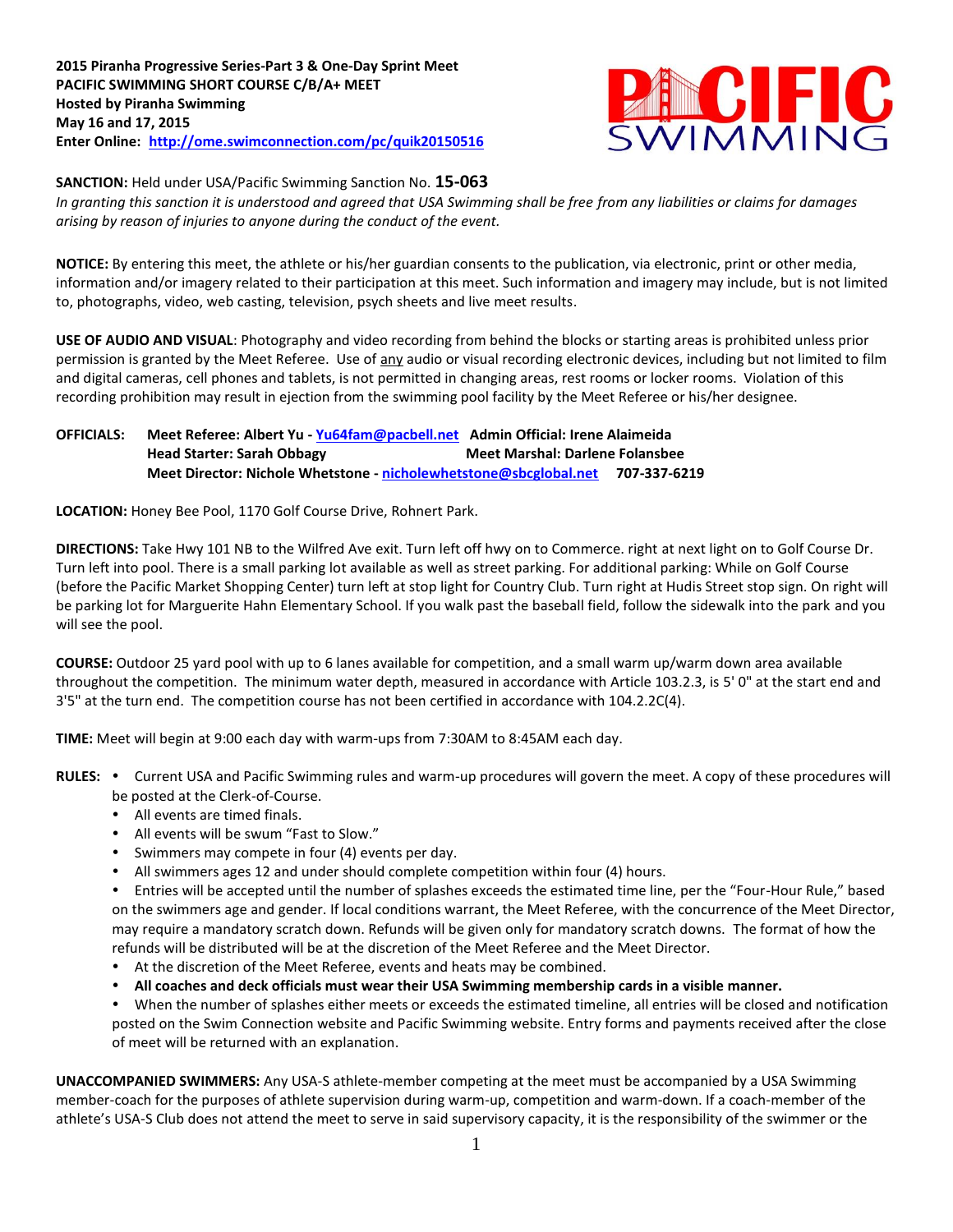swimmer's legal guardian to arrange for supervision by a USA-S member-coach. The Meet Director or Meet Referee may assist the swimmer in making arrangements for such supervision; however, it is recommended that such arrangements be made in advance of the meet by the athlete's USA-S Club Member-Coach.

**RACING STARTS:** Swimmers must be certified by a USA-S member-coach as being proficient in performing a racing start, or must start the race in the water**. It is the responsibility of the swimmer or the swimmer's legal guardian to ensure compliance with this requirement.**

RESTRICTIONS: • Smoking and the use of other tobacco products is prohibited on the pool deck, in the locker rooms, in spectator

- seating or standing areas and in all areas used by swimmers, during the meet and during warm-up periods.
- Sale and use of alcoholic beverages is prohibited in all areas of the meet venue.
- No glass containers are allowed in the meet venue.
- No propane heater is permitted except for snack bar/meet operations. All shelters must be properly secured.
- Changing in or out of swimsuits other than in locker rooms or other designated areas is prohibited.

 Destructive devices, to include but not limited to, explosive devices and equipment, firearms (open or concealed), blades, knives, mace, stun guns and blunt objects are strictly prohibited in the swimming facility and its surrounding areas. If observed, the Meet Referee or his/her designee may ask that these devices be stored safely away from the public or removed from the facility. Noncompliance may result in the reporting to law enforcement authorities and ejection from the facility. Law enforcement officers (LEO) are exempt per applicable laws.

- **NO** pets, other than service assistance animals are allowed anywhere in the meet venue
- During general warm ups swimmers must use 3 point entry into the pool.
- No food or drink is allowed in the locker rooms
- All shelters must be properly secured.

## **ELIGIBILITY:**

 Swimmers must be current members of USA-S and enter their name and registration number on the meet entry card as they are shown on their Registration Card. If this is not done, it may be difficult to match the swimmer with the registration and times database. The meet host will check all swimmer registrations against the SWIMS database and if not found to be registered, the Meet Director shall accept the registration at the meet (a \$10 surcharge will be added to the regular registration fee). Duplicate registrations will be refunded by mail.

 Entry times submitted for this meet will be checked against a computer database and may be changed in accordance with Pacific Swimming Entry Time Verification Procedures.

 Swimmers in the "A" Division must have met at least the USA-S motivational "A" time standard. Swimmers in the "B" division must have met at least a "B" minimum time standard. All entry times slower than the "B" time standard will be in the "C" Division.

Entries with "NO TIME" will be **ACCEPTED.**

 Disabled swimmers are welcome to attend this meet and should contact the Meet Director or Meet Referee regarding any special accommodations on entry times and seeding per Pacific Swimming policy.

 Swimmers 19 years of age and over may compete in the meet for time only, no awards. Such swimmers must have met standards for the 17-18 age group.

The swimmer's age will be the age of the swimmer on the first day of the meet.

**ENTRY FEES:** \$4.00 per individual event, \$9.00 per relay event plus an \$8.00 participation fee per swimmer. Entries will be rejected if payment is not included with the entry cards or when requested to submit said payment prior to the closing of entry registration.

**ONLINE ENTRIES:** To enter online go **<http://ome.swimconnection.com/pc/quik20150516>** to receive an immediate entry confirmation. This method requires payment by credit card. Swim Connection, LLC charges a processing fee for this service, equal to \$1 per swimmer plus 5% of the total Entry Fees. Please note that the processing fee is a separate fee from the Entry Fees. If you do not wish to pay the processing fee, enter the meet using a mail entry. **Entering online is a convenience, is completely voluntary, and is in no way required or expected of a swimmer by Pacific Swimming.** Online entries will be accepted through **Wednesday, May 06, 2015 at 11:59 PM.** 

**MAILED OR HAND DELIVERED ENTRIES**: Entries must be on the attached consolidated entry form. Forms must be filled out completely and printed clearly with swimmers best time. Entries must be postmarked by **midnight, Saturday, May 2, 2015** or hand delivered by **6:30 p.m. Wednesday, May 6, 2015**. No late entries will be accepted. No refunds will be made, except mandatory scratch downs. Requests for confirmation of receipt of entries should include a self-addressed envelope.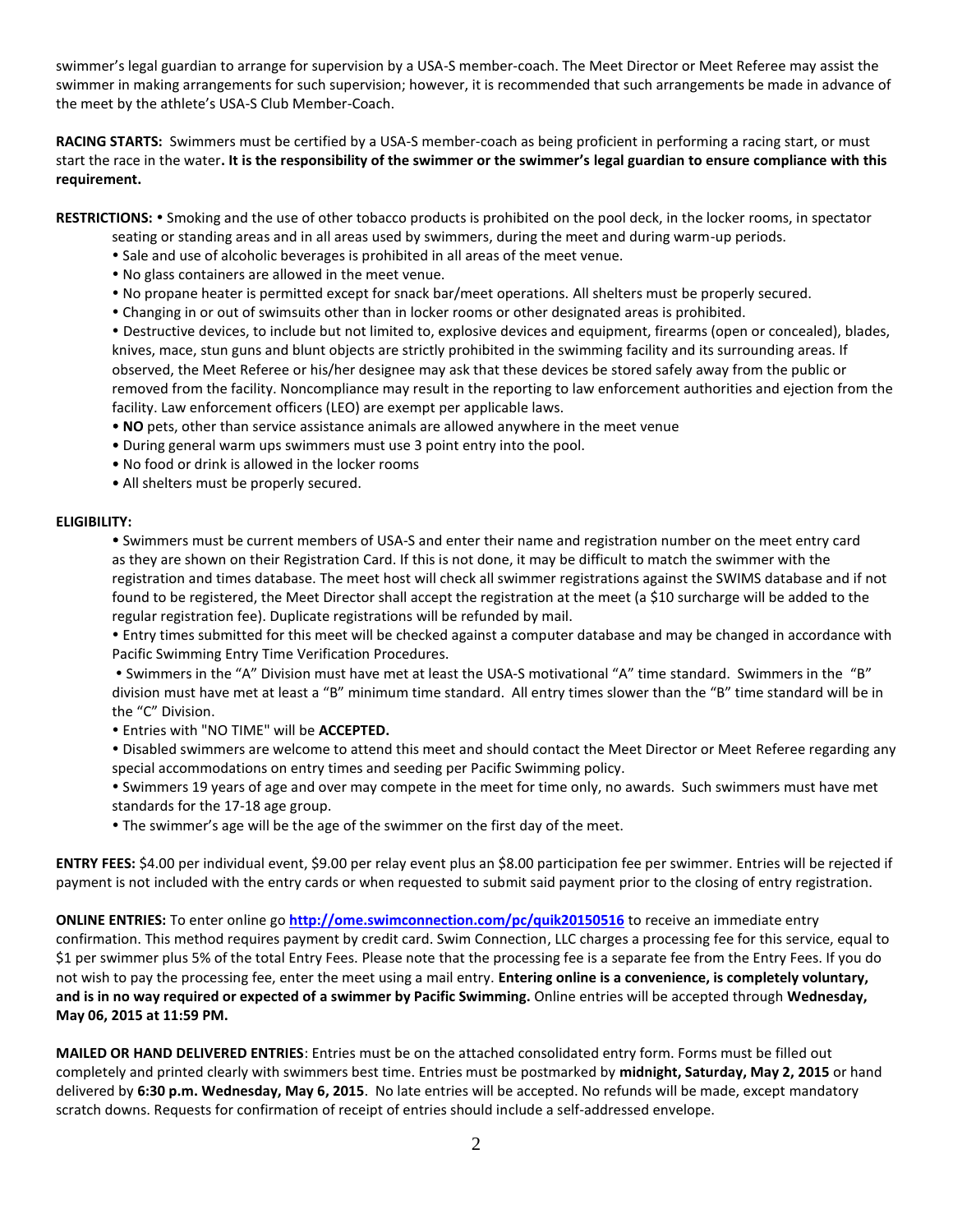Nichole Whetstone **Honeybee Pool** 979 Golf Course Drive Suite 142 1170 Golf Course Drive Rohnert Park, CA 94928 **Rohnert Park, CA 94928** Rohnert Park, CA 94928

\*\*\*Note: Swimmers who falsify their entry form by listing a team to which they are not legitimately associated will be rejected from the meet. Furthermore, entry fees will not be refunded and they may be referred to the Pacific Swimming Review Committee for disciplinary action.

**CHECK-IN:** The meet will be deck seeded. Swimmers must check-in at the Clerk-of-Course. Close of check-in for all individual events shall be no more than 60 minutes before the estimated time of the start of the first heat of the event. No event shall be closed more than 30 minutes before the scheduled start of the session. Swimmers who do not check in will not be seeded and will not be allowed to compete in that event.

**SCRATCHES:** Any swimmers not reporting for or competing in an individual timed final event shall not be penalized. Swimmers who must withdraw from an event after it is seeded are requested to inform the referee immediately.

AWARDS: Awards will be given for 1<sup>st</sup> - 8<sup>th</sup> place in the "A," "B" and "C" divisions, for each event and age group (8&U, 9-10, and 11-12, 13-14, 15-16, 17-18.) The 10 & Under and 12 & Under individual events will be swum as combined events with awards given for each separate age group (8 & under, 9-10, 11-12). The 11 & Over and 13& Over individual events will be swum in combined events with awards given for each separate age group (11-12, 13-14, 15-16, 17-18). "A" medals will be awarded for new "A" times achieved by swimmers in divisions "B" and "C" regardless of the place achieved in the event.

**AWARDS MUST BE PICKED UP ON SUNDAY BY A TEAM'S COACH OR TEAM REPRESENTATIVE. AWARDS WILL NOT BE MAILED. AWARDS THAT ARE NOT PICKED UP AT THE MEET (ONLY FOR ZONE 3 TEAMS) WILL BE AVAILABLE AT THE NEXT ZONE 3 BOARD MEETING. NON ZONE 3 TEAMS AND UNATTACHED SWIMMERS MUST COORDINATE WITH THE AWARDS DESK FOR PICK UP &/OR DELIVERY OF AWARDS AND FOR THOSE AWARDS NOT PICKED UP, PRE-PAID ENVELOPES MUST BE PROVIDED. AWARDS WILL NOT BE INDIVIDUALLY DISTRIBUTED THROUGHOUT THE MEET.**

**ADMISSION:** Free. A program will be available for a fee.

**REFRESHMENTS:** A snack bar will be available throughout the competition. Coaches and working deck officials will be provided lunch. Hospitality will serve refreshments to timers and volunteers.

**MISCELLANEOUS:** No overnight parking is allowed. Facilities will not be provided after meet hours.

**MINIMUM OFFICIALS:** No more than 3 days after close of entries, meet management (Meet Director and/or Meet Referee) shall contact a representative from each team participating in the meet, and provide a preliminary inventory of the officials that team is required to provide for each session. Each team shall, by the start of the meet, provide to the Meet Director or designee a list of Officials who have agreed to represent that team during each session of the meet.

At the meet, meet management shall conduct an inventory of officials, and shall compare the number of swimmers entered in each session by each team with the number of officials present representing each team. If meet management certifies that a team has not provided sufficient officials for any session of the meet in accordance with the table below, excluding finals in a trials and finals meet, the team will be fined \$100 per missing official per session of the meet.

| Club swimmers entered in session | Trained and carded officials required* |
|----------------------------------|----------------------------------------|
| $1 - 10$                         |                                        |
| 11-25                            |                                        |
| 26-50                            |                                        |
| 51-75                            |                                        |
| 76-100                           |                                        |
| 100 or more                      |                                        |

*\*Zone 3 will include assigned and working Colorado, Intermediary/ Chief Timing Judge, and Computer operator in the count of officials for a session although these positions are not carded. Zone 3 will accept Trainees in the count of officials for a session, as*  long as they are carded. Teams may use officials "borrowed" from other teams, or unattached officials at the meet who agree, to *fulfill their obligation under the rule.*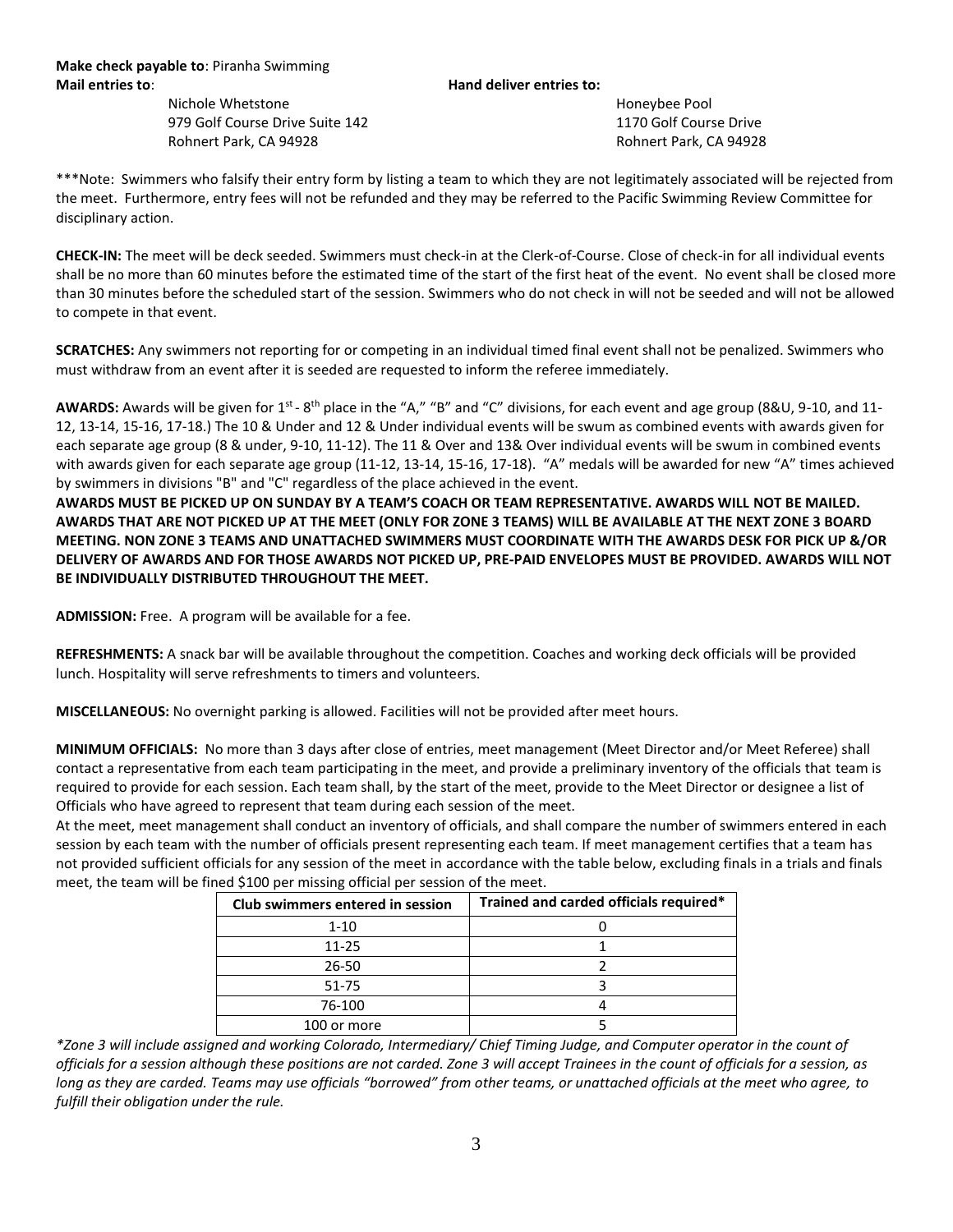## **EVENTS**

| Saturday, May 16, 2015 |                                |                | <b>Sunday, May 17, 2015</b> |               |                                           |               |  |  |  |
|------------------------|--------------------------------|----------------|-----------------------------|---------------|-------------------------------------------|---------------|--|--|--|
| <b>EVENT#</b>          | <b>EVENT</b>                   | <b>EVENT#</b>  |                             | <b>EVENT#</b> | <b>EVENT</b>                              | <b>EVENT#</b> |  |  |  |
| $\mathbf{1}$           | 10 & Under 50 Free             | $\overline{2}$ |                             | 101           | 12 & Under 200 Free                       | 102           |  |  |  |
| $\overline{3}$         | 11 & Over 50 Free              | 4              |                             | 103           | 13& Over 200 Free                         | 104           |  |  |  |
| 5                      | 10 & Under 100 Free            | 6              |                             | 105           | 12 & Under 50 Back                        | 106           |  |  |  |
| $\overline{7}$         | 11 & Over 100 Free             | 8              |                             | 107           | 13 & Over 50 Back                         | 108           |  |  |  |
| 9                      | 10 & Under 25 Free             | 10             |                             | 109           | 12 & Under 100 Back                       | 110           |  |  |  |
| 11                     | 11 & Over 25 Free              | 12             |                             | 111           | 13 & Over 100 Back                        | 112           |  |  |  |
| 13                     | 10 & Under 50 Back             | 14             |                             | 113           | 12 & Under 50 Breast                      | 114           |  |  |  |
| 15                     | 11 & Over 50 Back              | 16             |                             | 115           | 13 & Over 50 Breast                       | 116           |  |  |  |
| 17                     | 10 & Under 100 Back            | 18             |                             | 117           | 12 & Under 200 Breast                     | 118           |  |  |  |
| 19                     | 11 & Over 100 Back             | 20             |                             | 119           | 13 & Over 200 Breast                      | 120           |  |  |  |
| 21                     | 10 & Under 25 Back             | 22             |                             | 121           | 12 & Under 50 Fly                         | 122           |  |  |  |
| 23                     | 11 & Over 25 Back              | 24             |                             | 123           | 13 & Over 200 Fly                         | 124           |  |  |  |
| 25                     | 10 & Under 50 Breast           | 26             |                             | 125           | 10 & Under 100 IM                         | 126           |  |  |  |
| 27                     | 11 & Over 50 Breast            | 28             |                             | 127           | 11 & Over 200 IM                          | 128           |  |  |  |
| 29                     | 10 & Under 100 Breast          | 30             |                             | 129           | 13 & Over 400 IM                          | 130           |  |  |  |
| 31                     | 11 & Over 100 Breast           | 32             |                             | 131           | 12 & Under Mixed<br>gender 200 Free relay | 132           |  |  |  |
| 33                     | 10 & Under 25 Breast           | 34             |                             | 133           | 13 & Over Mixed Gender<br>200 Free relay  | 134           |  |  |  |
| 35                     | 11 & Over 25 Breast            | 36             |                             |               |                                           |               |  |  |  |
| 37                     | 10 & Under 200 Medley<br>Relay | 38             |                             |               |                                           |               |  |  |  |
| 39                     | 11 & Over 200 Medley<br>Relay  | 40             |                             |               |                                           |               |  |  |  |

|                | <b>urday, May 16, 2015</b> |                | <b>Sunday, May 17, 2015</b> |                                           |  |
|----------------|----------------------------|----------------|-----------------------------|-------------------------------------------|--|
| NT#            | <b>EVENT</b>               | <b>EVENT#</b>  | <b>EVENT#</b>               | <b>EVENT</b>                              |  |
| $\mathbf{1}$   | 10 & Under 50 Free         | $\overline{2}$ | 101                         | 12 & Under 200 Free                       |  |
| 3              | 11 & Over 50 Free          | 4              | 103                         | 13& Over 200 Free                         |  |
| 5              | 10 & Under 100 Free        | 6              | 105                         | 12 & Under 50 Back                        |  |
| $\overline{7}$ | 11 & Over 100 Free         | 8              | 107                         | 13 & Over 50 Back                         |  |
| 9              | 10 & Under 25 Free         | 10             | 109                         | 12 & Under 100 Back                       |  |
| 11             | 11 & Over 25 Free          | 12             | 111                         | 13 & Over 100 Back                        |  |
| 13             | 10 & Under 50 Back         | 14             | 113                         | 12 & Under 50 Breast                      |  |
| 15             | 11 & Over 50 Back          | 16             | 115                         | 13 & Over 50 Breast                       |  |
| 17             | 10 & Under 100 Back        | 18             | 117                         | 12 & Under 200 Breast                     |  |
| 19             | 11 & Over 100 Back         | 20             | 119                         | 13 & Over 200 Breast                      |  |
| 21             | 10 & Under 25 Back         | 22             | 121                         | 12 & Under 50 Fly                         |  |
| 23             | 11 & Over 25 Back          | 24             | 123                         | 13 & Over 200 Fly                         |  |
| 25             | 10 & Under 50 Breast       | 26             | 125                         | 10 & Under 100 IM                         |  |
| 27             | 11 & Over 50 Breast        | 28             | 127                         | 11 & Over 200 IM                          |  |
| 29             | 10 & Under 100 Breast      | 30             | 129                         | 13 & Over 400 IM                          |  |
| 31             | 11 & Over 100 Breast       | 32             | 131                         | 12 & Under Mixed<br>gender 200 Free relay |  |
| 33             | 10 & Under 25 Breast       | 34             | 133                         | 13 & Over Mixed Gender<br>200 Free relay  |  |